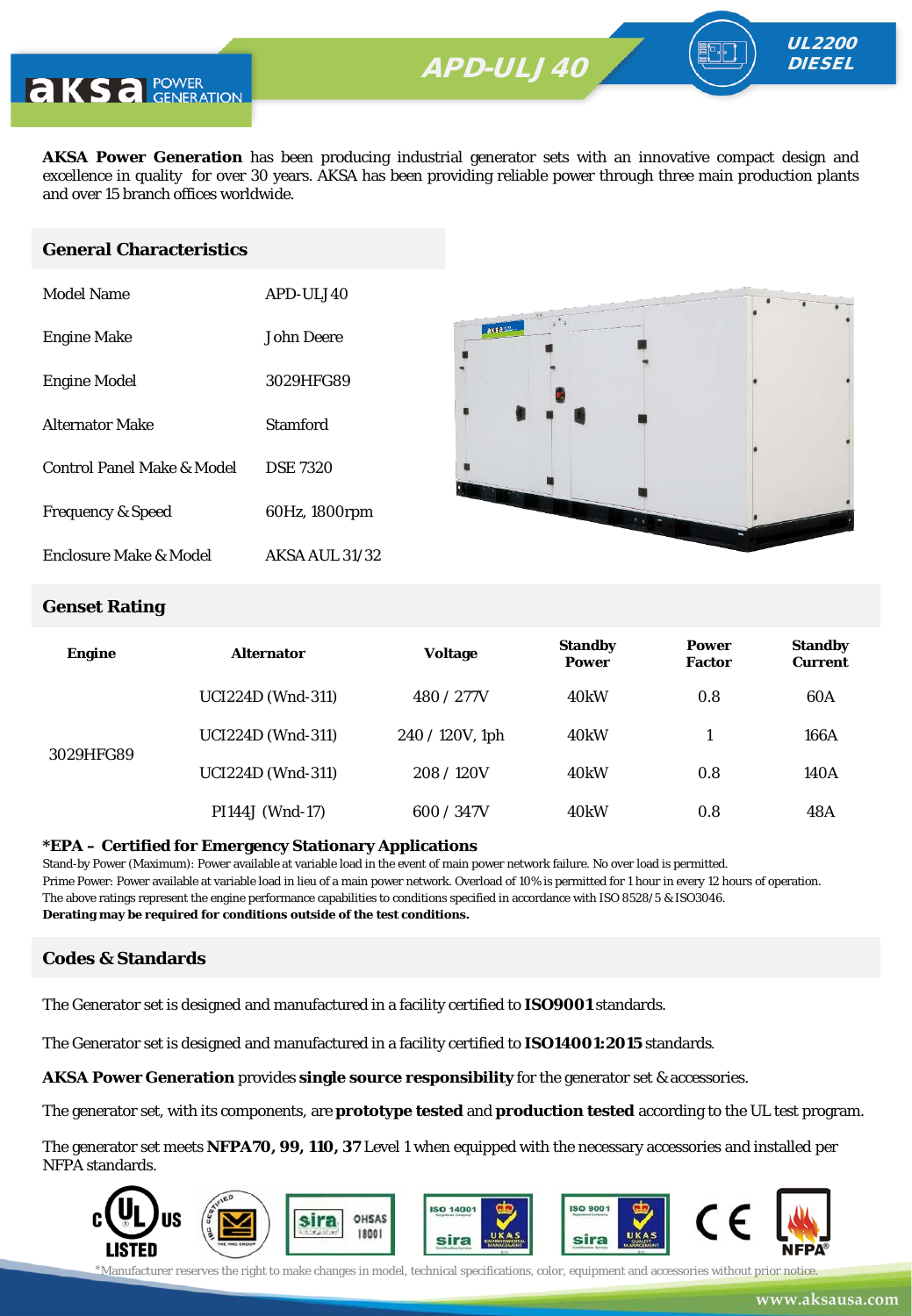



FO

# **Engine Data**

## **Electric System**

| Manufacturer                  | <b>John Deere</b>                        | <b>System Voltage</b>                         | 12V                       |  |  |
|-------------------------------|------------------------------------------|-----------------------------------------------|---------------------------|--|--|
| Model                         | 3029HFG89                                | Starter Rolling Current @32°F                 | 640 Amps                  |  |  |
| Displacement & Cylinders      | 2.9 L / 3 Cylinders                      | Battery Qty, Rating, CCA                      | 1 x 54Ah                  |  |  |
| <b>Engine Type</b>            | In-line, 4 Cycle                         |                                               |                           |  |  |
| <b>Engine Speed</b>           | 1800rpm                                  | <b>Cooling System</b>                         |                           |  |  |
| Engine Prime Power w/Fan      | 42kW                                     | <b>Radiator Cooling System Type</b>           | <b>Closed Circuit</b>     |  |  |
| Engine Standby Power w/Fan    | 46kW                                     | <b>Radiator Ambient Temp</b>                  | $>50\degree C$            |  |  |
| Aspiration                    | Turbocharged & Air to Air<br>Aftercooled | <b>Coolant Capacity, Engine Only</b>          | 6 quart                   |  |  |
|                               |                                          | Max Top Tank Temp                             | 221 °F                    |  |  |
| <b>Compression Ratio</b>      | 17.2:1                                   | Thermostat, Start - Fully Open                | $180 - 201$ °F            |  |  |
| Bore / Stroke                 | $106$ mm $/ 110$ mm                      |                                               |                           |  |  |
| Governor type                 | Mechanical                               | <b>Exhaust System</b>                         |                           |  |  |
| Engine crankcase vent system  | Open                                     | <b>Exhaust Temperature</b>                    | 763°F                     |  |  |
| Ratio, Air: Fuel              | 28.1:1                                   | Max Allowable Exhaust<br>Restriction          | 7.5 kPa                   |  |  |
| <b>BMEP, Standby Power</b>    | 932 kPa                                  | <b>Exhaust Gas Flow</b>                       | 346 ft. <sup>3</sup> /min |  |  |
| <b>Friction Power</b>         | kW                                       |                                               |                           |  |  |
| Designed / Calibrated to Meet | <b>EPA Interim Tier 4</b>                | <b>Air Intake System</b>                      |                           |  |  |
| <b>Fuel System</b>            |                                          | <b>Engine Air Flow</b>                        | $155$ ft. $3$ /min        |  |  |
| <b>Combustion System</b>      | <b>Direct Injection</b>                  | Max Intake Air Restriction<br>(Clean Element) | 3.75 kPa                  |  |  |
| Max Fuel Inlet Temp.          | 176 °F                                   | Air Filter Type                               | Dry Paper Element         |  |  |
| <b>Governor Regulation</b>    | $3-5$                                    | <b>Lubrication System</b>                     |                           |  |  |
| <b>Fuel Consumption</b>       |                                          | Oil Pressure at Rated Speed                   | 117 kPA                   |  |  |
| Standby Power (100%)          | $3.53$ gal/h                             | Oil Pressure at low idle                      | kPA                       |  |  |
|                               |                                          |                                               |                           |  |  |
| <b>Standby Power (75%)</b>    | $2.76$ gal/h                             | Max Oil Carryover in Blow-by                  | lb/hr                     |  |  |
| <b>Standby Power (50%)</b>    | $2.05$ gal/h                             | Max Crankcase Pressure                        | $0.5$ kPa                 |  |  |
| <b>Standby Power (25%)</b>    | $1.18$ gal/h                             |                                               |                           |  |  |

\*Manufacturer reserves the right to make changes in model, technical specifications, color, equipment and accessories without prior notice.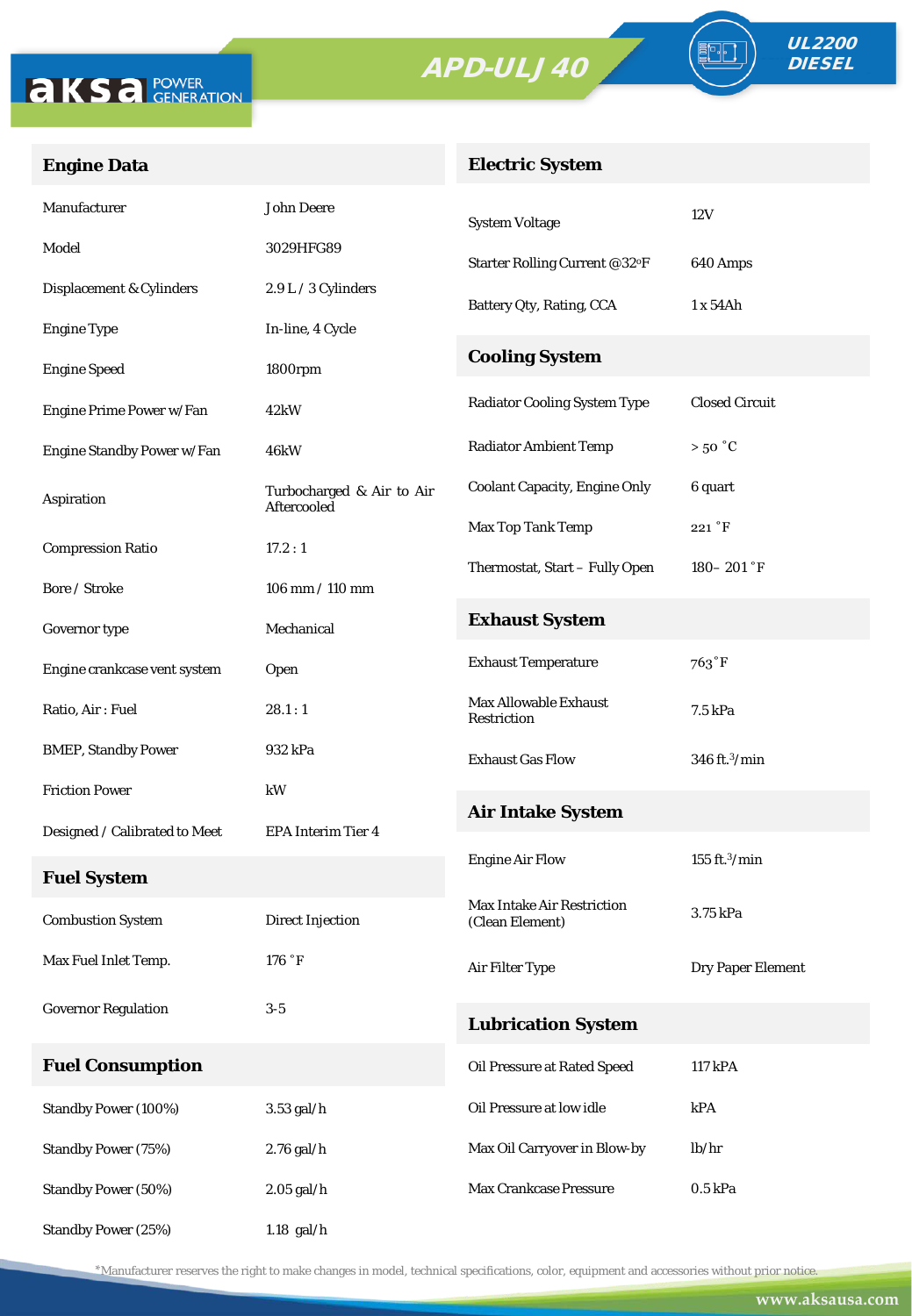**Controller Data**



ª⊩

### **Alternator Data**

| Manufacturer                              | <b>Stamford</b>         | Manufacturer                                               | <b>DSE</b> |  |
|-------------------------------------------|-------------------------|------------------------------------------------------------|------------|--|
| <b>Standards</b>                          | <b>BS EN 60034</b>      | Model                                                      | 7320 MK II |  |
| <b>Control System</b>                     | <b>PMG</b>              | <b>Controller Features &amp; Benefits</b>                  |            |  |
| A.V.R.                                    | <b>MX341</b>            | Microprocessor controlled, UL & NFPA110 Compatible         |            |  |
| <b>Voltage Regulation</b>                 | $\pm 1\%$               | License free PC Software (Non-proprietary Software)        |            |  |
| <b>Insulation System</b>                  | Class H                 | IP65 rating offers increased resistance to water ingress   |            |  |
|                                           | IP23                    | Modules can be integrated to building management systems   |            |  |
| Protection                                |                         | Real time clock provides accurate event log                |            |  |
| <b>Rated Power Factor</b>                 | 0.8                     | Four line back-lit LCD text display                        |            |  |
| <b>Stator Winding</b>                     | Double Layer Concentric | Five key menu navigation, two wire start/stop at Auto mode |            |  |
| <b>Two Thirds</b><br><b>Winding Pitch</b> |                         | Front panel editing with PIN protection                    |            |  |
|                                           |                         | Support up to three remote display modules                 |            |  |
| <b>Winding Leads</b>                      | 12                      | Configurable timers and alarms                             |            |  |
| <b>Telephone Interference</b>             | THF $< 2 \%$            | Multiple date and timer scheduler                          |            |  |
|                                           |                         | <b>Integral PLC editor</b>                                 |            |  |
| <b>Waveform Distortion</b>                | No Load $< 1.5 \%$      | 'Protections disabled' feature                             |            |  |
| Maximum Over speed                        | $2250$ rev/min $\,$     | Load switching (load shedding and dummy load outputs)      |            |  |

#### **Battery Charger & Electrical System Data**

| Manufacturer                    | ComAp                | <b>Protection</b>                         | Instruments                         |
|---------------------------------|----------------------|-------------------------------------------|-------------------------------------|
| Model                           | <b>InteliCharger</b> | $\checkmark$ Gen. Voltage – under / over  | $\checkmark$ Gen. Voltage (L-L/L-N) |
| <b>Input Voltage</b>            | $85V - 264V$ AC      | $\checkmark$ Gen. Freq. – under / over    | $\checkmark$ Gen. Frequency         |
| <b>Output Voltage / Current</b> | 13.8V Float / 4A pk  | $\checkmark$ Engine Speed – under / over  | Engine speed                        |
|                                 |                      | Engine Oil Pressure – low<br>$\checkmark$ | Oil Pressure                        |

Fully configurable via DSE Configuration Suite PC Software SCADA monitoring via DSE Configuration Suite PC Software

 $\checkmark$  Engine Temp – low / high  $\checkmark$  Water Temperature

 $\checkmark$  Loss of Speed Signal  $\checkmark$  Earth Current

### **Jacket Water Heater Data**

|                      |                       | ✓ | Battery Voltage – low / high     | $\checkmark$ | <b>Battery Voltage</b>               |
|----------------------|-----------------------|---|----------------------------------|--------------|--------------------------------------|
| Manufacturer         | Hotstart              | ✓ | <b>Weak Battery</b>              | ✓            | <b>Run Time</b>                      |
| Model                | <b>TPS051GT10-000</b> | ✓ | Fail to Start / Stop             | ✓            | <b>Phase Sequence</b>                |
| <b>Input Voltage</b> | 120V                  | ✓ | <b>Charge Alternator Fail</b>    | $\checkmark$ | Power monitoring<br>(kWh/kVAh/kVArh) |
|                      |                       | ✓ | Over Current & Load<br>(kW/kVAr) | $\checkmark$ | Power<br>(kWh/kVAh/kVArh)            |
| Power                | 500W<br>✓             |   | <b>Unbalanced Load</b>           | $\checkmark$ | <b>Power Factor</b>                  |
|                      |                       | ✓ | <b>Independent Earth Fault</b>   | ✓            | <b>Generator Current</b>             |
|                      |                       |   | <b>Reverse Power</b>             | ✓            | Generator Load (%)                   |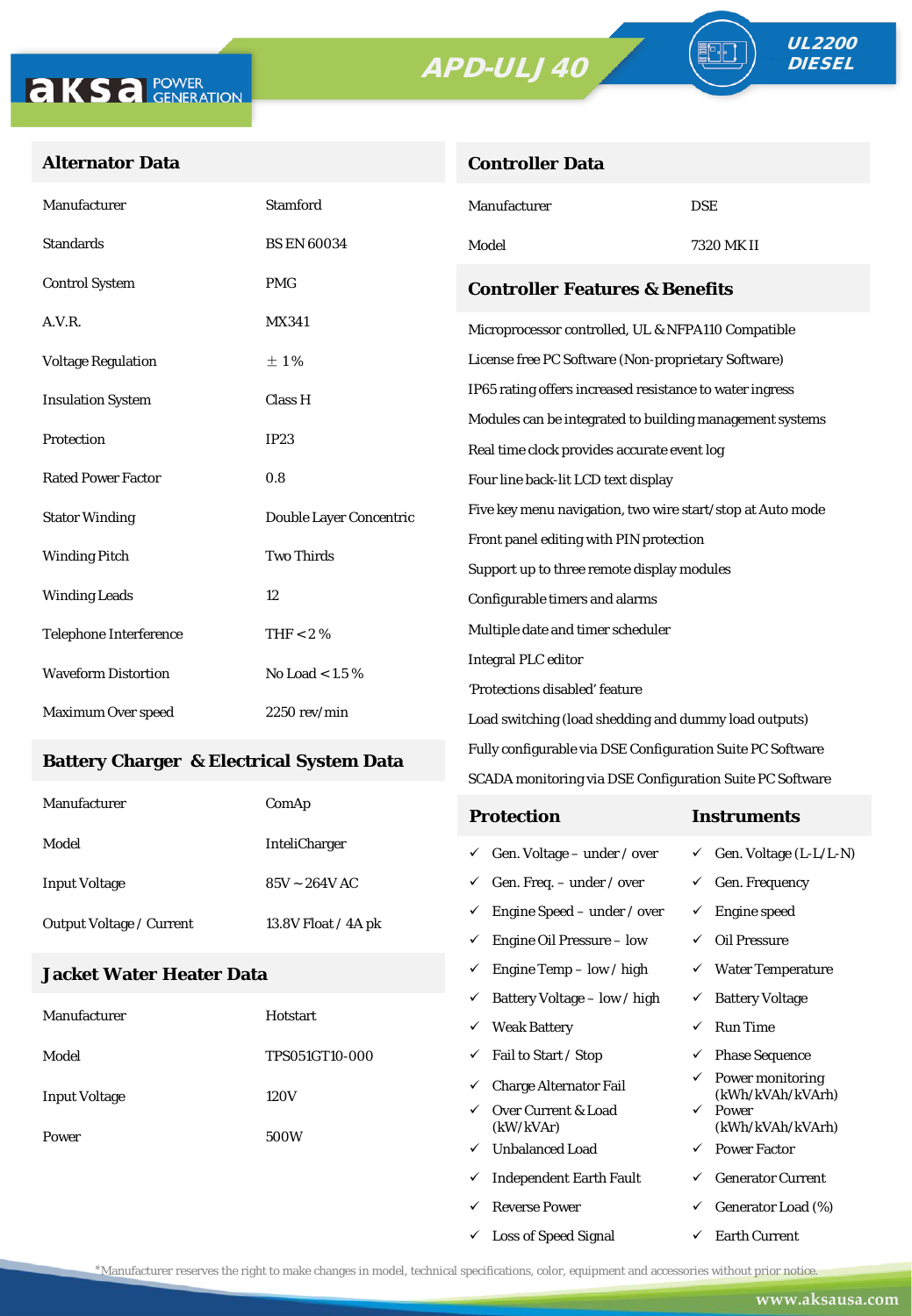



| <b>Enclosure Features</b>                                    | <b>Enclosure Features</b>                                    |  |  |
|--------------------------------------------------------------|--------------------------------------------------------------|--|--|
| $\checkmark$ Heavy Duty Steel / Aluminum Structure           | $\checkmark$ Internally Mounted Exhaust System with Rain Cap |  |  |
| $\checkmark$ E-Stop on Enclosure                             | $\checkmark$ Coolant Fill Cap                                |  |  |
| $\checkmark$ Control Panel Eliminated from Engine Vibrations | $\checkmark$ Removable Base Frame Lifting Hooks              |  |  |
| √ Standard Sound Attenuation Foam                            | $\checkmark$ Oil & Coolant Drain Ports                       |  |  |
|                                                              |                                                              |  |  |

 $\checkmark$ Plastic Covered Corrosion Resistant Locks & Hinges

 $\checkmark~$  Easy Access for Maintenance

| <b>Open Skid Gen</b> |                    | <b>Level 1 Enclosure</b>            |                    | <b>Level 2 Enclosure</b>            |                    |
|----------------------|--------------------|-------------------------------------|--------------------|-------------------------------------|--------------------|
| Length               | $72$ in            | Length                              | 90.1 in            | Length                              | 90.1 in            |
| Width w/o lift hooks | 39.4 <sub>in</sub> | Width w/o lift hooks                | $42$ in            | Width w/o lift hooks                | $42$ in            |
| Height               | $45.1$ in          | Height                              | 56 in              | Height                              | 69 in              |
| Dry Weight           | 1900 lb            | Dry Weight                          | 2600 lb            | Dry Weight                          | 2900 lb            |
|                      |                    | <b>Sound Pressure</b><br>@ 7 meters | $74 \text{ dB(A)}$ | <b>Sound Pressure</b><br>@ 7 meters | $70 \text{ dB(A)}$ |



## **Fuel Tank - UL142 Listed Base Design**

| <b>Size</b>               | 24hr (100gal)   | 48hr (170gal)   | 72hr (260gal)   |
|---------------------------|-----------------|-----------------|-----------------|
| Dimensions $(L/W/H)$ (in) | 112 / 39.4 / 12 | 112 / 39.4 / 18 | 112 / 39.4 / 26 |
| Weight (lb)               | 1000            | 1150            | 1400            |